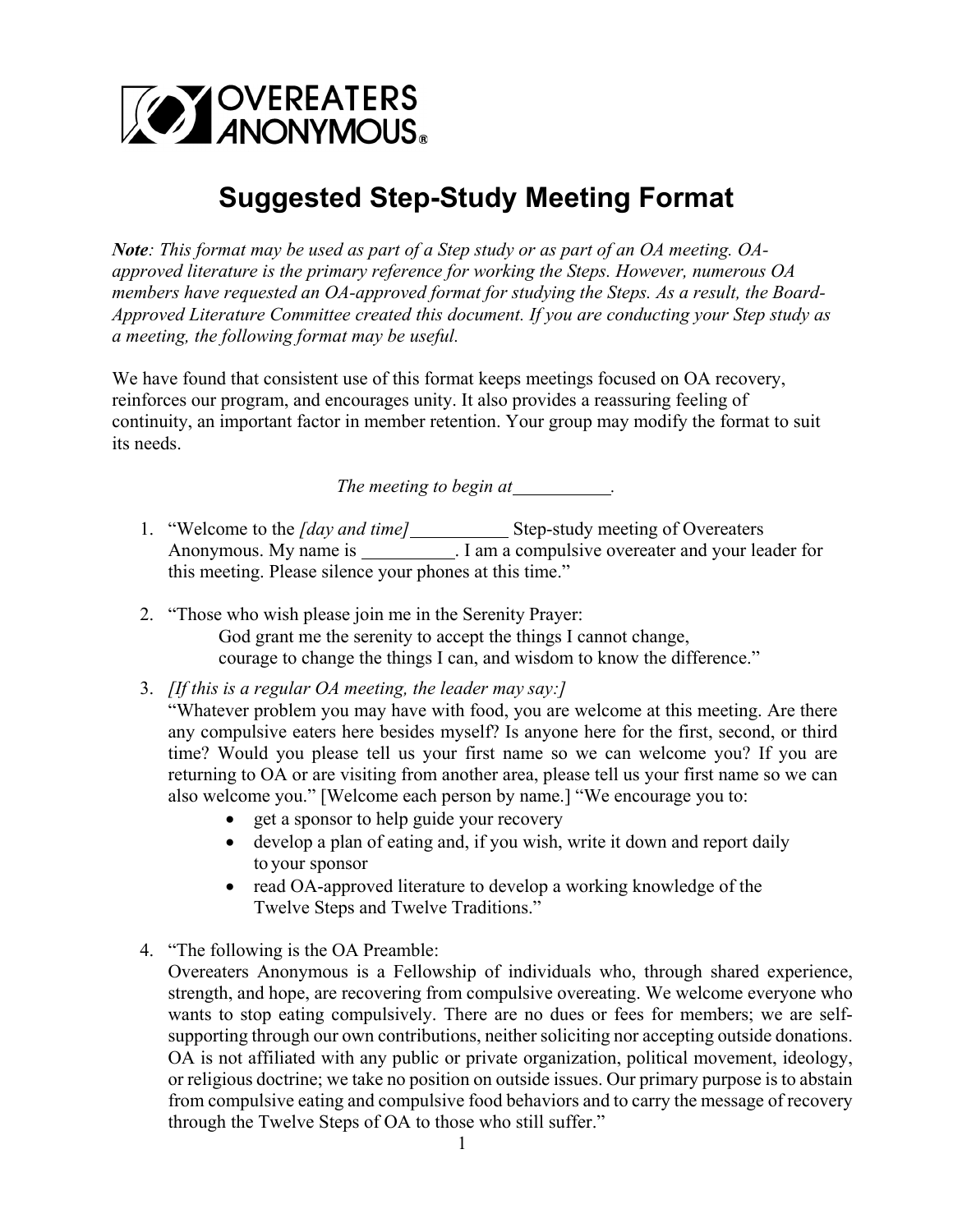- 5. *[Ask someone to read "Our Invitation to You," which includes the Twelve Steps of Overeaters Anonymous.]*
- 6. *[Ask someone to read "The Twelve Traditions of Overeaters Anonymous."]*
- 7. "According to our Seventh Tradition, we are self-supporting through our own contributions. Expenses are \_\_\_\_\_\_\_\_\_, \_\_\_\_\_\_\_\_\_, and \_\_\_\_\_\_\_\_\_. We send regular contributions to our intergroup or service board, our region, and the World Service Office to help carry the message to other compulsive eaters. Give as if your life depends on it! We encourage OA members to give as much as they are able, to help our group be self-supporting. The suggested contribution is US\$5.00 or more."
- 8. "Tonight we are discussing Step ." *[Leader may hand out the references for this Step.]*
- 9. *[Toward the last 5 to 10 minutes of the meeting, the Leader closes the sharing and then says:]*
- 10. "In conclusion, we would like to stress the importance of anonymity to this group. The Steps are essential to our recovery; our freedom to share deeply at these meetings is important to working the Steps."

"There are many different types of meetings; all of which are available to support your recovery from compulsive eating. We welcome you to this meeting whenever you would care to attend. There are other face-to-face meetings and virtual (phone and technology-based) meetings that you may find helpful. Information about these meetings can be found on oa.org."

- 11. "As a reminder, the opinions expressed here today are those of individual OA members and do not represent OA as a whole."
- 12. "After a moment of silence, will those who wish, please join in ." *[Select one of the following suggested closings: Serenity Prayer, Seventh Step Prayer, Third Step Prayer, or the OA Promise 'I Put My Hand in Yours.']*

**OA Responsibility Pledge:**

Always to extend the hand and heart of OA to all who share my compulsion; for this I am responsible.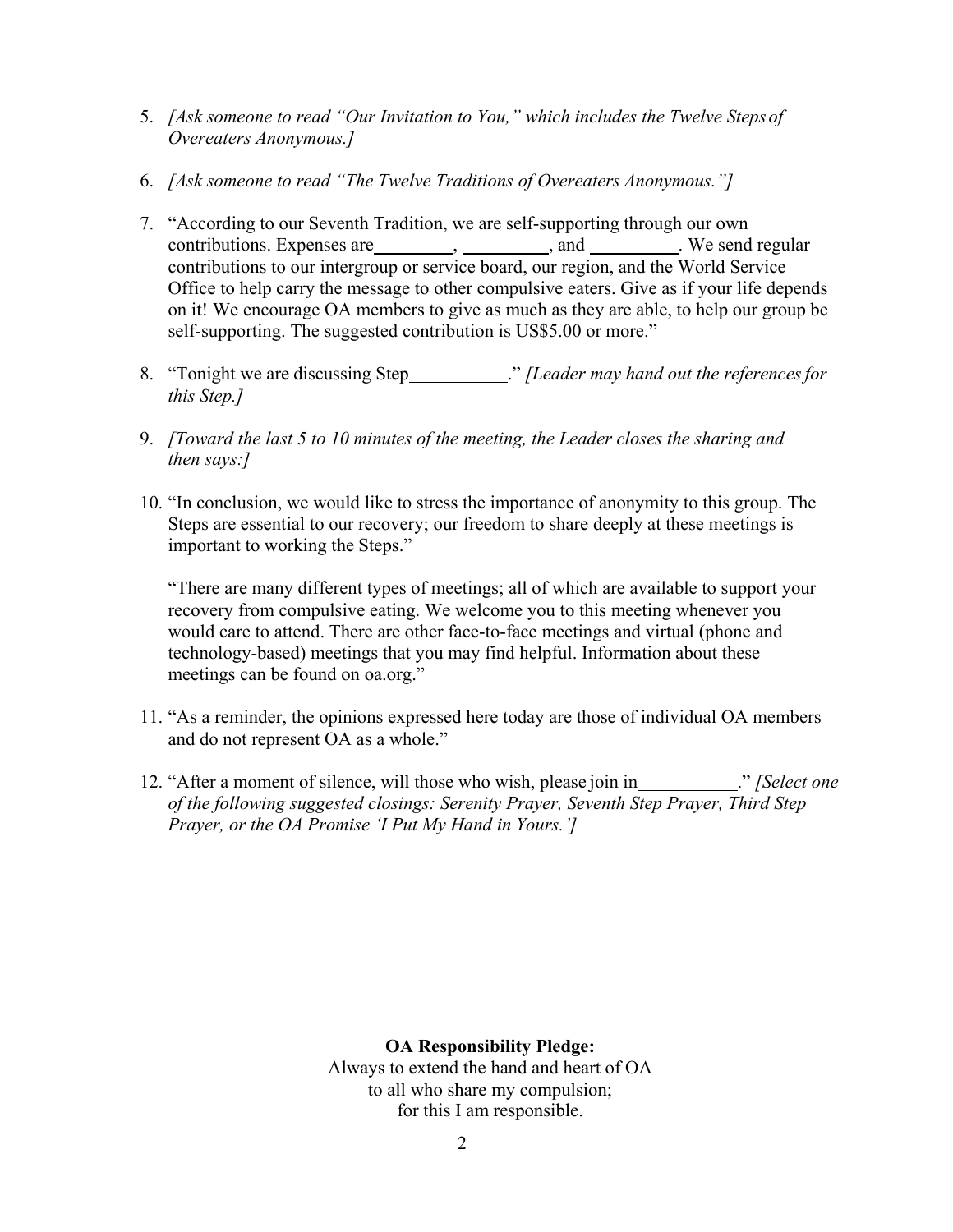# **SESSION ONE: STEP ONE**

#### **Step One: We admitted we were powerless over food—that our lives had become unmanageable.**

On page 60 of the Big Book (*Alcoholics Anonymous, Fourth Edition*) we find the following pertinent ideas:

- (a) "That we were alcoholic and could not manage our own lives."
- (b) "That probably no human power could have relieved our alcoholism."
- (c) "That God could and would if He were sought."

#### **Suggested readings for discussion and sharing:**

#### Books:

*The Twelve Steps and Twelve Traditions of Overeaters Anonymous, Second Edition*  (#990-2), pp. 3–8.

*The Twelve Step Workbook of Overeaters Anonymous, Second Edition*  (#992), pp. 2–7

*Alcoholics Anonymous, Fourth Edition* (#1000), pp. xxv–xxxii ("The Doctor's Opinion"); pp. 1–16 ("Bill's Story"), pp. 17–29 ("There is a Solution"), and pp. 30–43 ("More About Alcoholism")

Pamphlets: *Fifteen Questions* (#755) *Sponsoring Through the Twelve Steps,* (#220), pp. 4–5

"Honest appraisal of our experience has convinced us that we can't handle life through self-will alone" (*The Twelve Steps and Twelve Traditions of Overeaters Anonymous, Second Edition*, p. 7).

## **SESSION TWO: STEPS TWO AND THREE**

#### **Step Two: Came to believe that a Power greater than ourselves could restore us to sanity.**

"In Step Two we added to this acceptance of our utter helplessness a newfound faith that there exists a Power greater than us that can relieve us of the obsession for food and restore us to sanity in all areas of life" (*The Twelve Steps and Twelve Traditions of Overeaters Anonymous, Second Edition*, p. 17).

#### **Suggested readings for discussion and sharing:**

Books: *The Twelve Steps and Twelve Traditions of Overeaters Anonymous, Second Edition,* pp. 9–15 *The Twelve Step Workbook of Overeaters Anonymous, Second Edition,* pp. 8–13 *Alcoholics Anonymous, Fourth Edition*, p. xxvi, p. xxviii, p.12, pp. 30–43 ("More About Alcoholism"), p. 92, p. 550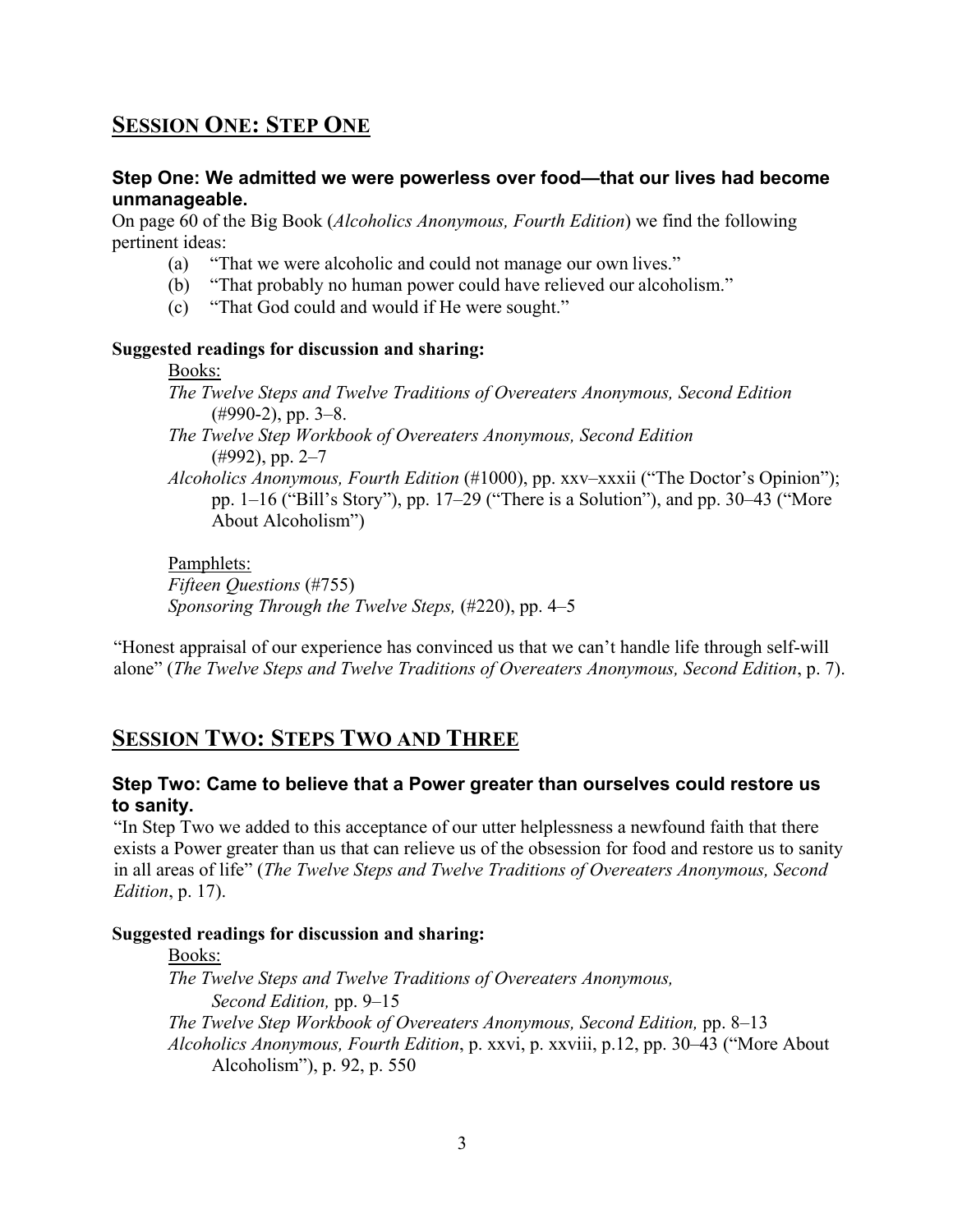Pamphlets: *Fifteen Questions Sponsoring Through the Twelve Steps,* pp. 5–7

"This willingness to act on faith, then, was the key to Step Two. It was the beginning of the healing process and relief from the food compulsion" (*The Twelve Steps and Twelve Traditions of Overeaters Anonymous, Second Edition,* p. 15).

#### **Step Three: Made a decision to turn our will and our lives over to the care of God** *as we understood Him***.**

"If we want to live free of the killing disease of compulsive eating, we accept help without reservation from a Power greater than ourselves and begin taking the actions that will allow us to receive that help." (*The Twelve Steps and Twelve Traditions of Overeaters Anonymous, Second Edition*, p. 17–18).

#### **Suggested readings for discussion and sharing:**

Books: *The Twelve Steps and Twelve Traditions of Overeaters Anonymous, Second Edition*, pp. 17–24 *Overeaters Anonymous, Third Edition*, pp. 201–202 *The Twelve Step Workbook of Overeaters Anonymous, Second Edition*, pp. 14–18 *Alcoholics Anonymous*, *Fourth Edition*, pp. 44–57 ("We Agnostics"), p. 63, p. 86 AA *Twelve Steps and Twelve Traditions*, pp. 34–41

Pamphlet: *Sponsoring Through the Twelve Steps*, pp. 7–8

"Once we compulsive eaters truly take the Third Step, we cannot fail to recover … We can confidently face any situation life brings, because we no longer have to face it alone. We have what we need any time we are willing to let go of self-will and humbly ask for help" (*The Twelve Steps and Twelve Traditions of Overeaters Anonymous, Second Edition*, p. 23).

# **SESSION THREE: STEP FOUR**

### **Step Four: Made a searching and fearless moral inventory of ourselves.**

"This Step continues the transformation process that began with our admission of powerlessness in Step One, a process of increasing honesty and self-awareness that will gradually free us from our bondage to self. Our past problems have been controlling our actions and feelings for years, often in ways of which we are not aware. As we face the problems, they lose their power to overwhelm and control us. We no longer have the need to protect ourselves from uncomfortable feelings by eating compulsively or using other destructive food behaviors" (*The Twelve Steps and Twelve Traditions of Overeaters Anonymous, Second Edition*, p. 26).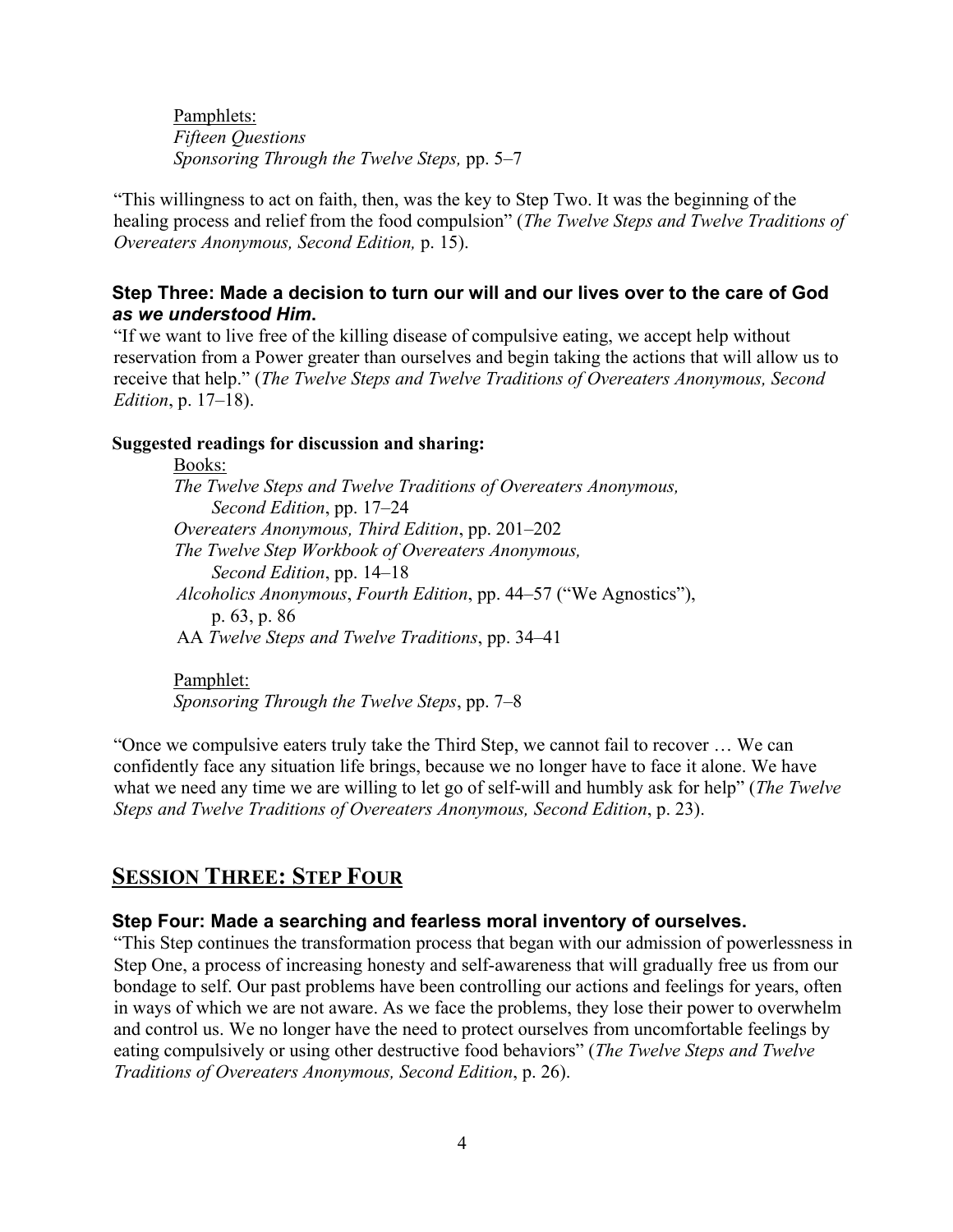#### **Suggested readings for discussion and sharing:**

Books: *The Twelve Steps and Twelve Traditions of Overeaters Anonymous, Second Edition*, pp. 25–38 *Overeaters Anonymous, Third Edition*, pp. 201–202 *The Twelve Step Workbook of Overeaters Anonymous, Second Edition*, pp. 19–57 *Alcoholics Anonymous*, *Fourth Edition*, pp. 64–71 AA *Twelve Steps and Twelve Traditions*, pp. 34–41

Pamphlet: *Sponsoring Through the Twelve Steps,* pp. 9–11

"We have been trying to get a new attitude, a new relationship with our Creator, and to discover the obstacles in our path" (*Alcoholics Anonymous*, 4<sup>th</sup> ed., p. 72).

## **SESSION FOUR: STEPS FIVE, SIX AND SEVEN**

#### **Step Five: Admitted to God, to ourselves and to another human being the exact nature of our wrongs.**

"By the time we have completed the Fourth Step, most of us feel ready to move ahead quickly with Step Five. We want to be free of resentments, guilt, and shame rooted in the past, and we realize that sharing the details of our past with another human being is an important step toward freedom" (*The Twelve Steps and Twelve Traditions of Overeaters Anonymous, Second Edition,* p. 40).

#### **Suggested readings for discussion and sharing:**

Books: *The Twelve Steps and Twelve Traditions of Overeaters Anonymous, Second Edition,* pp. 39–44 *The Twelve Step Workbook of Overeaters Anonymous, Second Edition,* pp. 58–61 *Alcoholics Anonymous, Fourth Edition*, pp. 72–75 AA *Twelve Steps and Twelve Traditions*, pp. 55–62

Pamphlet: *Sponsoring Through the Twelve Steps,* pp. 11–13

"Once we have taken this step, withholding nothing, we are delighted. We can look the world in the eye. We can be alone at perfect peace and ease. Our fears fall from us. We begin to feel the nearness of our Creator. We may have had certain spiritual beliefs, but now we begin to have a spiritual experience. The feeling that the drinking problem has disappeared will often come strongly. We feel we are on the Broad Highway, walking hand in hand with the Spirit of the Universe" (*Alcoholics Anonymous*, 4<sup>th</sup> ed., p. 75).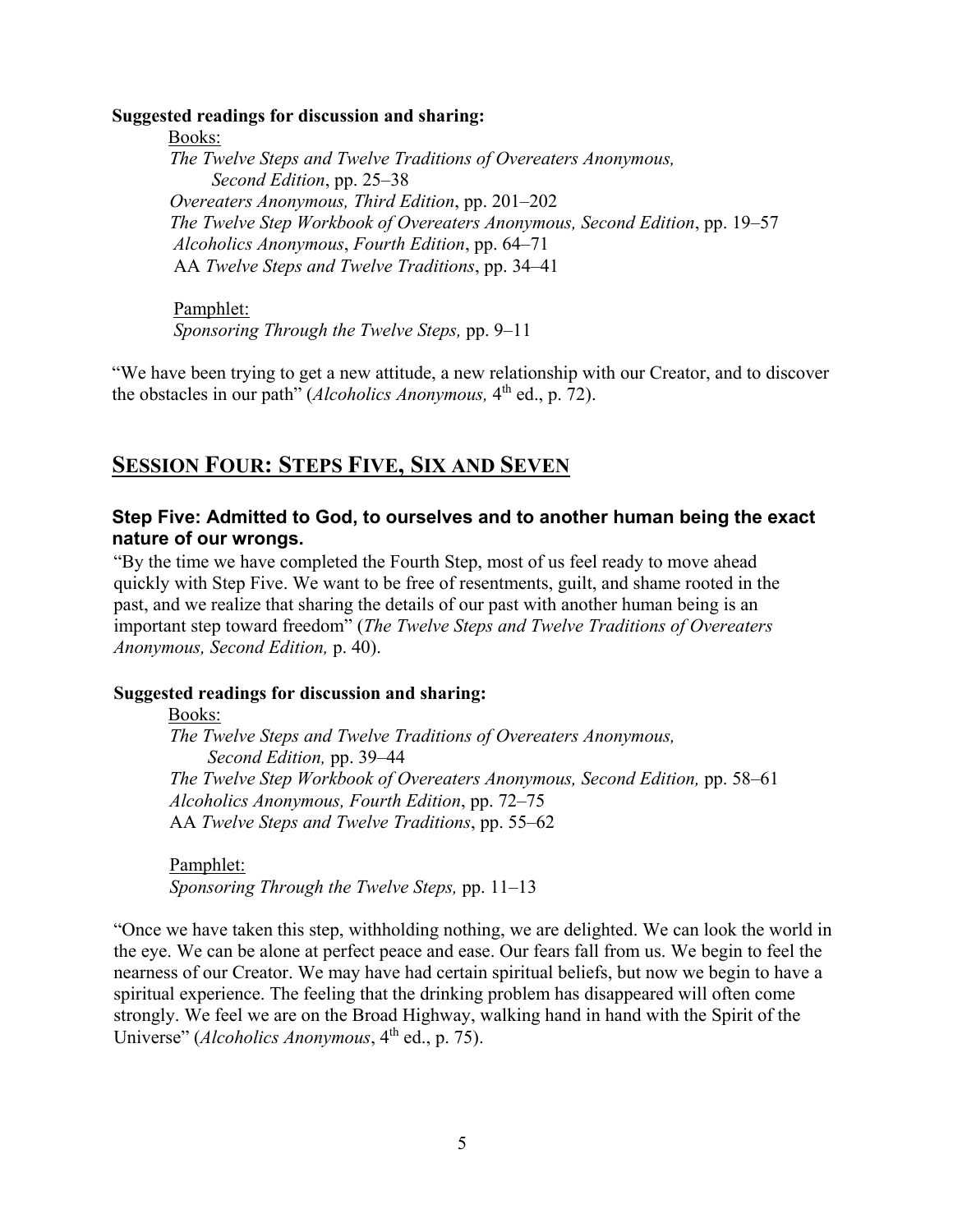#### **Step Six: Were entirely ready to have God remove all these defects of character.**

"A willingness to change is the essence of Step Six. Change is always frightening, even when it's a much-needed and long-overdue change for the better" (*The Twelve Steps and Twelve Traditions of Overeaters Anonymous, Second Edition*, p. 48).

#### **Suggested readings for discussion and sharing:**

Books: *The Twelve Steps and Twelve Traditions of Overeaters Anonymous, Second Edition,* pp. 45–50 *The Twelve Step Workbook of Overeaters Anonymous, Second Edition,*  pp. 39–44, pp. 62–65 *Alcoholics Anonymous, Fourth Edition*, pp. 75–76 AA *Twelve Steps and Twelve Traditions*, pp. 63–69

Pamphlet: *Sponsoring Through the Twelve Steps*, pp. 13–14

"Our commitment to embrace the needed changes in our thinking and behavior has given us an extraordinary power to deal with life's challenges. No longer do we go through each day clinging desperately to the past, resistant to change. From now on, we will strive to keep ourselves entirely ready for any transformations our Higher Power wants to bring about in us. Having such an attitude, we can't fail. We will become wiser, saner, more effective people as we recover from the disease of compulsive overeating. We'll find we can cope with both good times and bad, learning and growing spiritually from each experience as our Higher Power intended us to do all along" (*The Twelve Steps and Twelve Traditions of Overeaters Anonymous, Second Edition* p. 49).

#### **Step Seven: Humbly asked Him to remove our shortcomings.**

"In OA we have discovered that humility is simply an awareness of who we really are today and a willingness to become all that we can be. Genuine humility brings an end to the feelings of inadequacy, the self-absorption, and the status-seeking" (*The Twelve Steps and Twelve Traditions of Overeaters Anonymous, Second Edition*, p. 52).

#### **Suggested readings for discussion and sharing:**

Books: *The Twelve Steps and Twelve Traditions of Overeaters Anonymous, Second Edition,* pp. 51–56 *The Twelve Step Workbook of Overeaters Anonymous, Second Edition*, pp. 66–71 *Alcoholics Anonymous*, *Fourth Edition*, p. 76 AA *Twelve Steps and Twelve Traditions*, pp. 70–76

Pamphlet: *Sponsoring Through the Twelve Steps,* p. 15

"The Seventh Step is where we make the change in our attitude which permits us, with humility as our guide, to move out from ourselves toward others and toward God" (AA *Twelve Steps and Twelve Traditions*, p. 76).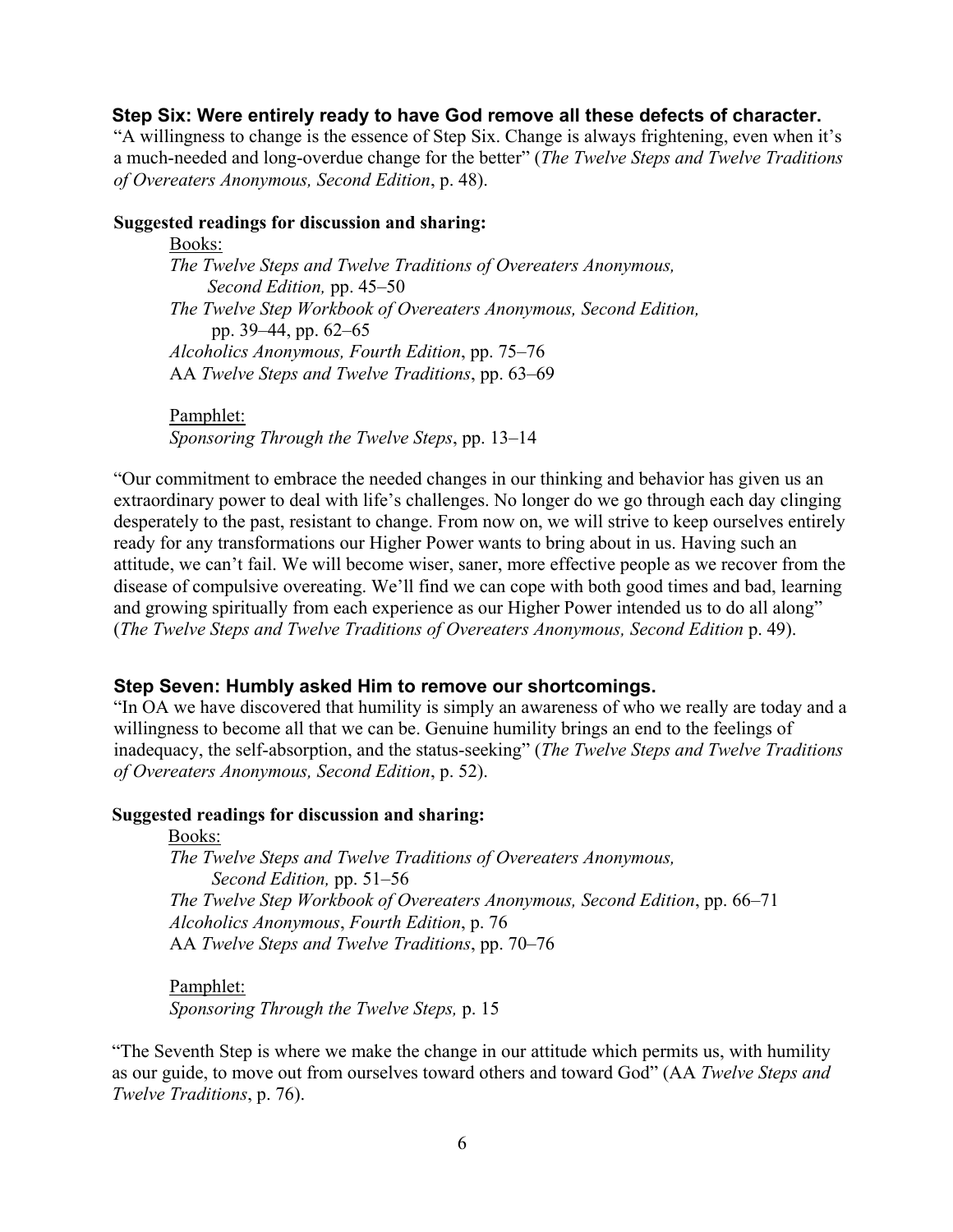# **SESSION FIVE: STEPS EIGHT AND NINE**

#### **Step Eight: Made a list of all persons we had harmed, and became willing to make amends to them all.**

"In Step Eight, we look at our relationships for the purpose of discovering those patterns that have done harm to us and to others" (*The Twelve Steps and Twelve Traditions of Overeaters Anonymous, Second Edition*, p. 58).

#### **Suggested readings for discussion and sharing:**

Books:

*The Twelve Steps and Twelve Traditions of Overeaters Anonymous, Second Edition,* pp. 57–62 *The Twelve Step Workbook of Overeaters Anonymous, Second Edition*, pp. 72–76 *Alcoholics Anonymous, Fourth Edition*, pp. 76–83 AA *Twelve Steps and Twelve Traditions*, pp. 77–82

Pamphlet*: Sponsoring Through the Twelve Steps,* pp. 16–17

"The experience of OA members who have worked the Steps before us shows that recovery depends on completing Steps Eight and Nine" (*The Twelve Steps and Twelve Traditions of Overeaters Anonymous, Second Edition*, p. 62).

#### **Step Nine: Made direct amends to such people wherever possible, except when to do so would injure them or others.**

 "When we finish our amends most of us feel closer to our Higher Power than ever before. As we have dealt lovingly with every person in our lives, our spiritual awakening has become a reality" (*The Twelve Steps and Twelve Traditions of Overeaters Anonymous, Second Edition*, p. 67).

#### **Suggested readings for discussion and sharing:**

Books: *The Twelve Steps and Twelve Traditions of Overeaters Anonymous, Second Edition*, pp. 63–68 *The Twelve Step Workbook of Overeaters Anonymous, Second Edition*, pp. 77–82 *Alcoholics Anonymous, Fourth Edition*, pp. 76–84 AA *Twelve Steps and Twelve Traditions*, pp. 83–87

Pamphlet: *Sponsoring Through the Twelve Steps*, pp. 17–19

"This Step has freed us from the shackles of our past mistakes in a miraculous way" (*The Twelve Steps and Twelve Traditions of Overeaters Anonymous, Second Edition*, p. 63).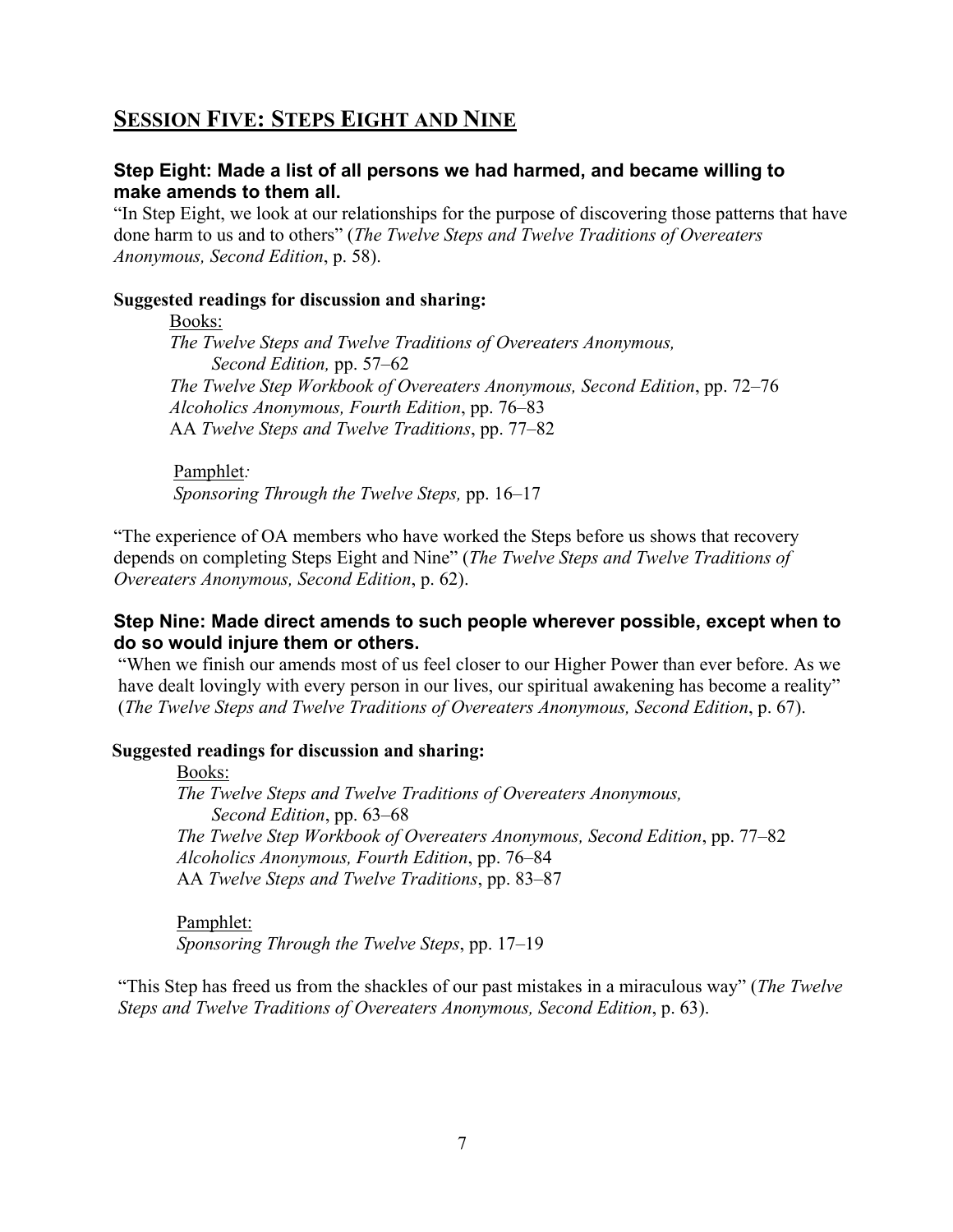# **SESSION SIX: STEPS TEN, ELEVEN AND TWELVE**

#### **Step Ten: Continued to take personal inventory and when we were wrong, promptly admitted it.**

 "The purpose of Step Ten is to identify and remove from our path today's stumbling blocks, those manifestations of pride, fear, anger, self-pity, greed, and other emotions that are bringing pain into our lives and keeping us from growing today" (*The Twelve Steps and Twelve Traditions of Overeaters Anonymous, Second Edition*, p. 70).

#### **Suggested readings for discussion and sharing:**

Books: *The Twelve Steps and Twelve Traditions of Overeaters Anonymous, Second Edition,* pp. 69–74 *The Twelve Step Workbook of Overeaters Anonymous, Second Edition*, pp. 83–91 *Alcoholics Anonymous, Fourth Edition*, pp. 84–86 AA *Twelve Steps and Twelve Traditions*, pp. 88–95

Pamphlet: *Sponsoring Through the Twelve Steps,* pp. 20–22

The OA *Twelve and Twelve* describes different types of inventories: spot-check, daily, and extensive (*The Twelve Steps and Twelve Traditions of Overeaters Anonymous, Second Edition*, pp. 70–73).

"As we repeatedly act on Step Ten, we begin to see the remarkable way the Steps will, from now on, continue to remove unnecessary turmoil and pain from our lives" (*The Twelve Steps and Twelve Traditions of Overeaters Anonymous, Second Edition*, p. 74).

#### **Step Eleven: Sought through prayer and meditation to improve our conscious contact with God** *as we understood Him***, praying only for knowledge of His will for us and the power to carry that out.**

"In order to recover from compulsive eating and other compulsive food behaviors, we need a living, developing, ongoing relationship with this Higher Power, and we find having complete freedom to seek that relationship is a vital aspect of our program" (*The Twelve Steps and Twelve Traditions of Overeaters Anonymous, Second Edition*, p. 76).

#### **Suggested readings for discussion and sharing:**

#### Books:

*The Twelve Steps and Twelve Traditions of Overeaters Anonymous, Second Edition*, pp. 75–80 *The Twelve Step Workbook of Overeaters Anonymous, Second Edition*, pp. 92–97 *Alcoholics Anonymous*, *Fourth Edition*, pp. 86–88 AA *Twelve Steps and Twelve Traditions,* pp. 96–105

Pamphlet: *Sponsoring Through the Twelve Steps,* pp. 22–23